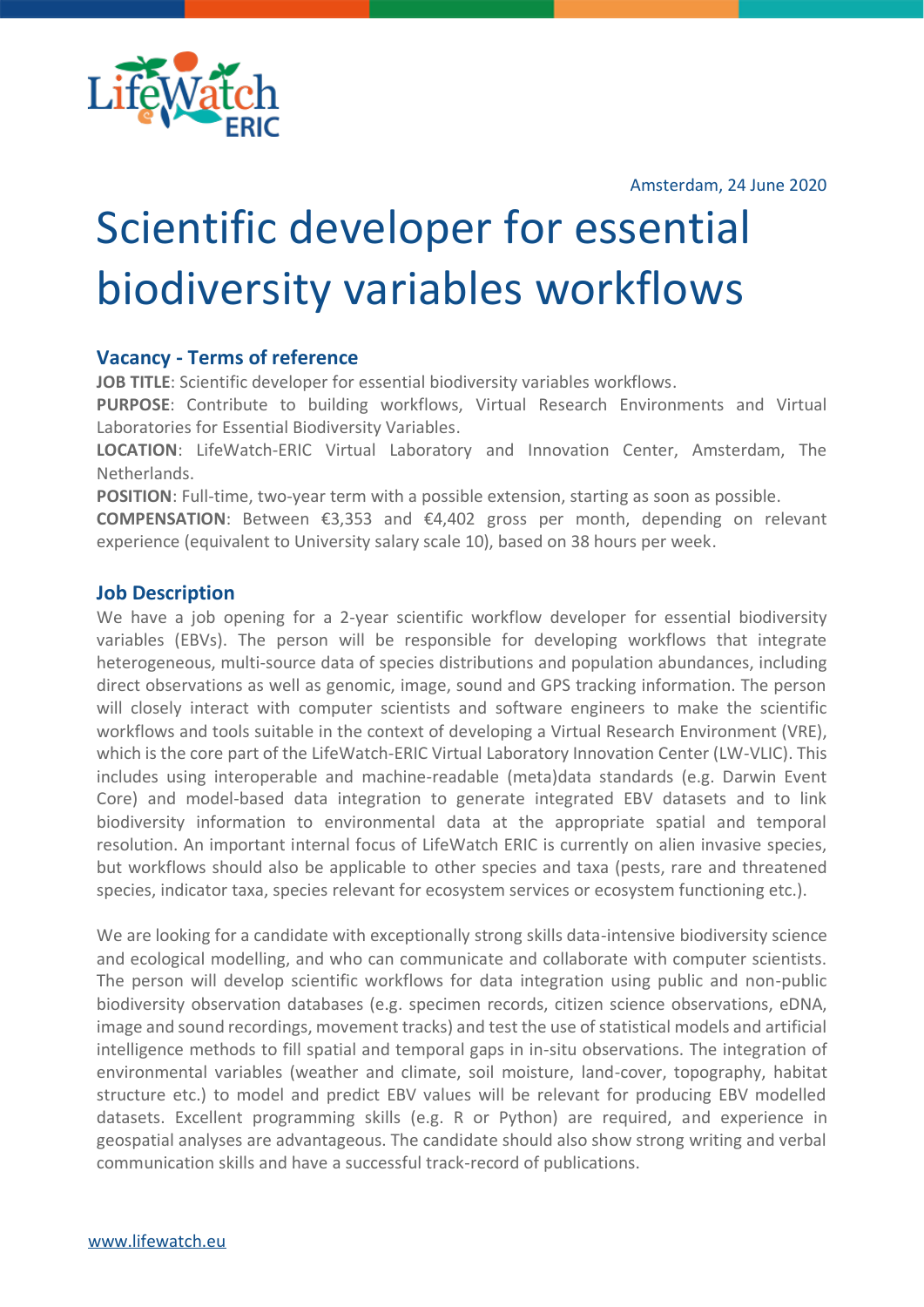

You will develop scientific workflows for integrating species observations in the context of establishing a Virtual Lab for measuring and monitoring biodiversity change. This will require to explore the characteristics and observation processes of different types of biodiversity data (presence–absence, presence-only, occupancy, abundance) using different types of models for data integration (species distribution models, point process models, hierarchical state-space models etc.). The aim is to generate integrated EBV datasets that build on raw observations from multiple and heterogeneous sources (e.g. citizen science data, camera trap images, sound recordings, eDNA samples, GPS tracking). Filling of spatial and temporal data gaps could be achieved with statistical models and artificial intelligence methods. An integration with web services on environmental data (e.g. Copernicus) would allow a link to potential drivers of biodiversity change. In this context, you will explore open-source software toolkits that support data management workflows ranging from primary biodiversity data to geospatial and tabular data. Exploring semantic and technical interoperability and data/metadata standards will be an important part of your work.

## **Contract and Working Environment**

The candidate will be contracted by the LifeWatch ERIC, Virtual Laboratory and Innovation Center in Amsterdam, The Netherlands and will work within the premises of the University of Amsterdam, Institute for Biodiversity and Ecosystem Dynamics (IBED)

[LifeWatch ERIC](http://www.lifewatch.eu/) is a European Infrastructure Consortium providing e-Science research facilities to scientists seeking to increase our knowledge and deepen our understanding of biodiversity organisation and ecosystem functions and services in order to support civil society in addressing key planetary challenges.

LifeWatch ERIC seeks to understand the complex interactions between species and the environment, taking advantage of High-Performance, Grid and Big Data computing systems, and the development of advanced modelling tools to implement management measures aimed at preserving life on Earth.

Combining a wide range of ICT tools and resources with deep knowledge of the domain, LifeWatch ERIC's mission is to be a "first class" worldwide provider of content and services for the biodiversity research community by:

- Offering new opportunities for large-scale scientific development
- Enabling accelerated data capture with innovative new technologies
- Supporting knowledge-based decision-making for biodiversity and ecosystem management
- Providing training, dissemination and awareness programmes.

The **[Institute for Biodiversity and Ecosystem Dynamics \(IBED\)](http://ibed.uva.nl/)** is one of eight research institutes within the **Faculty of Science** at the University of Amsterdam. Our scientific work aims at a better understanding of the dynamics of ecosystems at all relevant levels, from genes to ecosystems, using a truly multi-disciplinary approach, and based on both experimental and theoretical research. Scientific focus is on aquatic (both freshwater and marine) and terrestrial ecosystems, evolutionary and population biology, ecosystem and landscape dynamics, and theoretical and computational ecology. We want to unravel how ecosystems function in all their complexity, and how they change due to natural processes and human activities.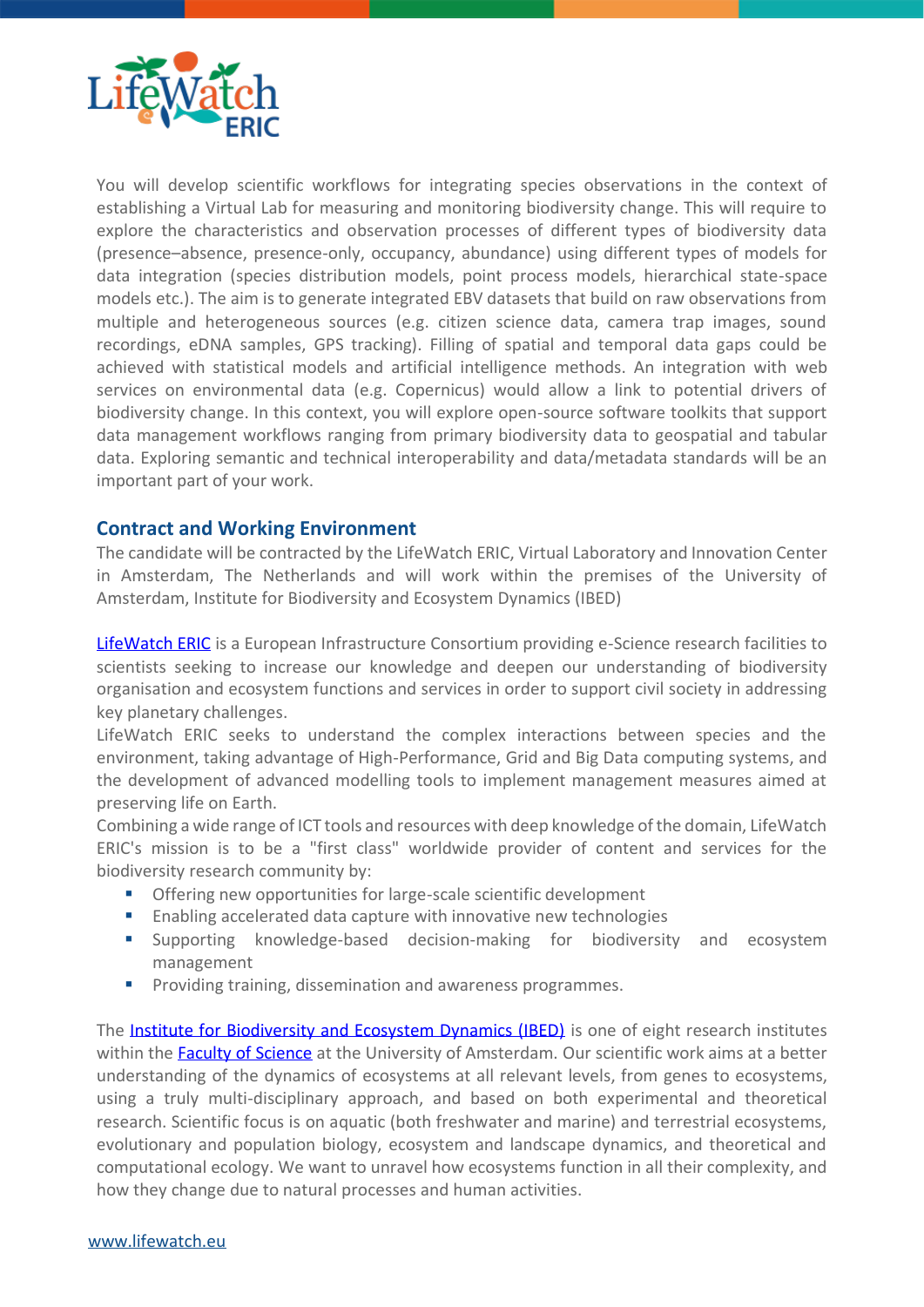

You will closely collaborate with computer scientists and software engineers who are developing the technical functionality of Virtual Research Environments (VREs) and the containerization of the applications. It is expected that your work results in scientific papers, and that you participate and present the research at LifeWatch and other international meetings. In your daily work, you will be embedded in the Biogeography & Macroecology (BIOMAC) lab [\(http://biomac.org/](http://biomac.org/) ) and the Department Theoretical and Computational Ecology [\(http://ibed.uva.nl/research](http://ibed.uva.nl/research)), and have close links to the **[Quality Critical Distributed Computing team](https://staff.fnwi.uva.nl/z.zhao/index.html#research)** of the **Multiscale Networked** [Systems \(MNS\)](https://ivi.fnwi.uva.nl/sne/research/mns/) research group.

## **The ideal candidate should meet the following requirements**

- A PhD degree in ecology, biodiversity informatics, or a related discipline;
- interest, passion and experience in biodiversity, computational ecology and data science;
- exceptional quantitative skills and profound experience in handling, processing and modelling different types of biodiversity observations (e.g. scripting/programming in Python and R, geospatial analyses, integration of large species distribution datasets);
- experience with computational workflows:
- willingness to work in a multidisciplinary team (ecology, computer science; software engineering)
- **•** proficiency in scientific writing;
- ability to speak and communicate in English at an academic level;
- successful and strong track-record of publications.

Of additional advantage:

- strong skills in ecological modelling and artificial intelligence methods
- background in biodiversity informatics and open data science:
- experience in data and computer science;

## **The call for interest is subject to the following procedure**

#### **Further information**

Interested? For more information on this position please contact: Dr W. Daniel Kissling, associate professor of quantitative biodiversity science, daily supervisor), Email[: W.D.Kissling@uva.nl](mailto:W.D.Kissling@uva.nl) ; Visit [Profile Page of Daniel Kissling](http://www.uva.nl/en/profile/k/i/w.d.kissling/w.d.kissling.html)

#### **Appointment**

We offer a position for 38 hours a week in an exciting, dynamic and international research environment, starting as soon as possible. The full-time appointment will be on a temporary basis for a maximum period of 2 years with opportunities for an extension.

The Collective Labour Agreement for Dutch Universities will be applicable for salary. The annual salary will be increased by 8 % holiday allowance and 8.3 % end-of-year bonus. You will participate in the LifeWatch-ERIC Netherlands pension scheme with RESAVER.

#### **Job application**

Applications should include the following documents, all in one PDF file and in the following order: